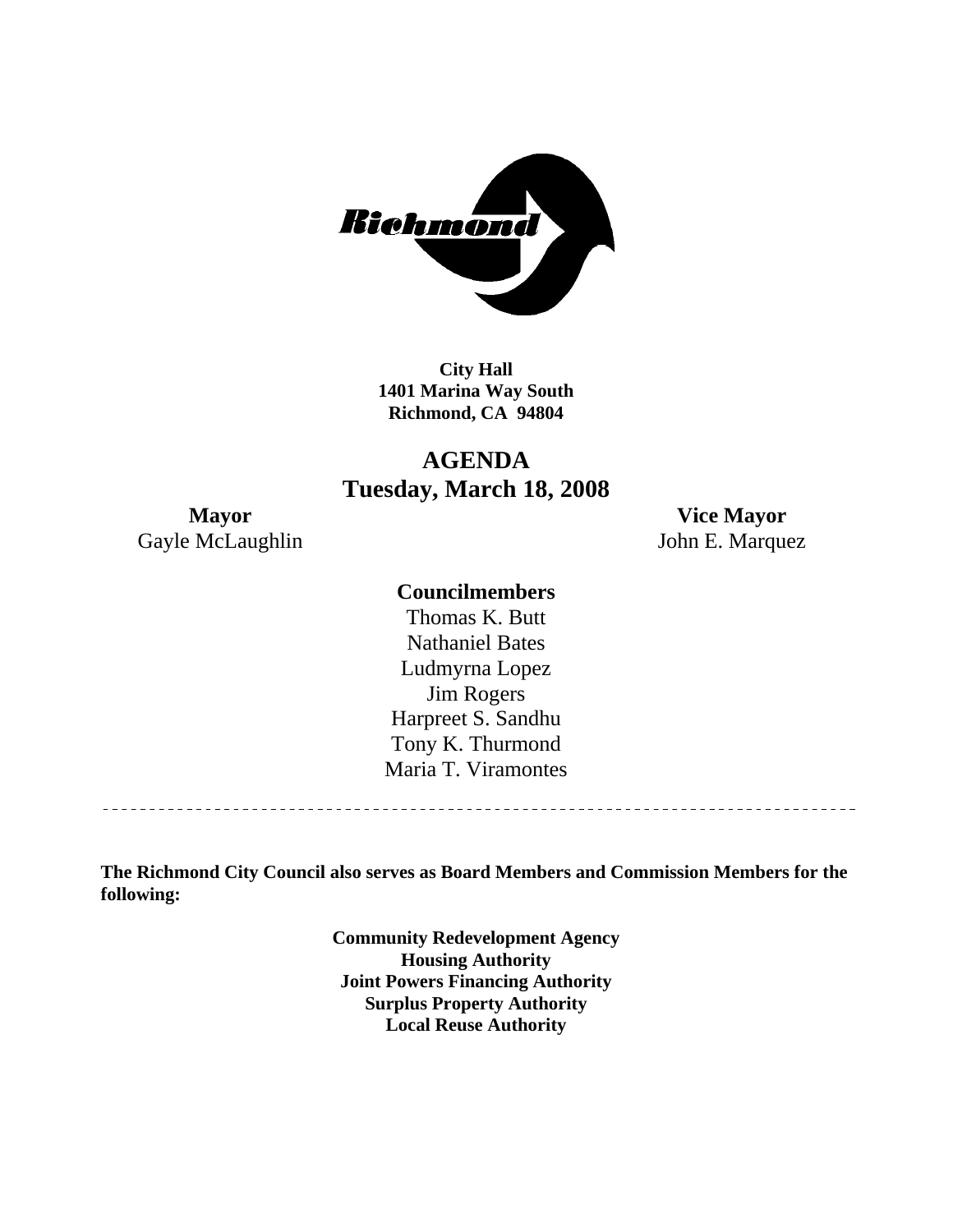# **MEETING PROCEDURES**

The City of Richmond encourages community participation at its City Council meetings and has established procedures that are intended to accommodate public input in a timely and time-sensitive way. As a courtesy to all members of the public who wish to participate in City Council meetings, please observe the following procedures:

**PUBLIC COMMENT ON AGENDA ITEMS:** Anyone who desires to address the City Council on items appearing on the agenda must complete and file a pink speaker's card with the City Clerk **prior** to the City Council's consideration of the item. Once the City Clerk has announced the item and discussion has commenced, no person shall be permitted to speak on the item other than those persons who have submitted their names to the City Clerk. Your name will be called when the item is announced for discussion. **Each speaker will be allowed TWO (2) MINUTES to address the City Council on NON-PUBLIC HEARING items listed on the agenda.** 

**OPEN FORUM FOR PUBLIC COMMENT:** Individuals who would like to address the City Council on matters not listed on the agenda or on **Presentations, Proclamations and Commendations, Report from the City Attorney, or Reports of Officers** may do so under Open Forum. All speakers must complete and file a pink speaker's card with the City Clerk **prior** to the commencement of Open Forum. **The amount of time allotted to individual speakers shall be determined based on the number of persons requesting to speak during this item. The time allocation for each speaker will be as follows: 15 or fewer speakers, a maximum of 2 minutes; 16 to 24 speakers, a maximum of 1 and one-half minutes; and 25 or more speakers, a maximum of 1 minute.** 

#### **SPEAKERS ARE REQUESTED TO OCCUPY THE RESERVED SEATS IN THE FRONT ROW BEHIND THE SPEAKER'S PODIUM AS THEIR NAME IS ANNOUNCED BY THE CITY CLERK.**

**CONSENT CALENDAR:** Consent Calendar items are considered routine and will be enacted, approved or adopted by one motion unless a request for removal for discussion or explanation is received from the audience or the City Council. A member of the audience requesting to remove an item from the Consent Calendar must complete and file a speaker's card with the City Clerk **prior to the City Council's consideration of Item C, Agenda Review.** An item removed from the Consent Calendar may be placed anywhere on the agenda following the City Council's agenda review.

*The City Council's adopted Rules of Procedure recognize that debate on policy is healthy; debate on personalities is not. The Chairperson has the right and obligation to cut off discussion that is too personal, too loud, or too crude.* 

**\*\*\*\*\*\*\*\*\*\*\*\*\*\*\*\*\*\*\*\*\*\*\*\*\*\*\*\*\*\*\*\*\*\*\*\*\*\*\*\*\*\*\*\*\*\*\*\*\*\*\*\*\*\*\*\*\*\***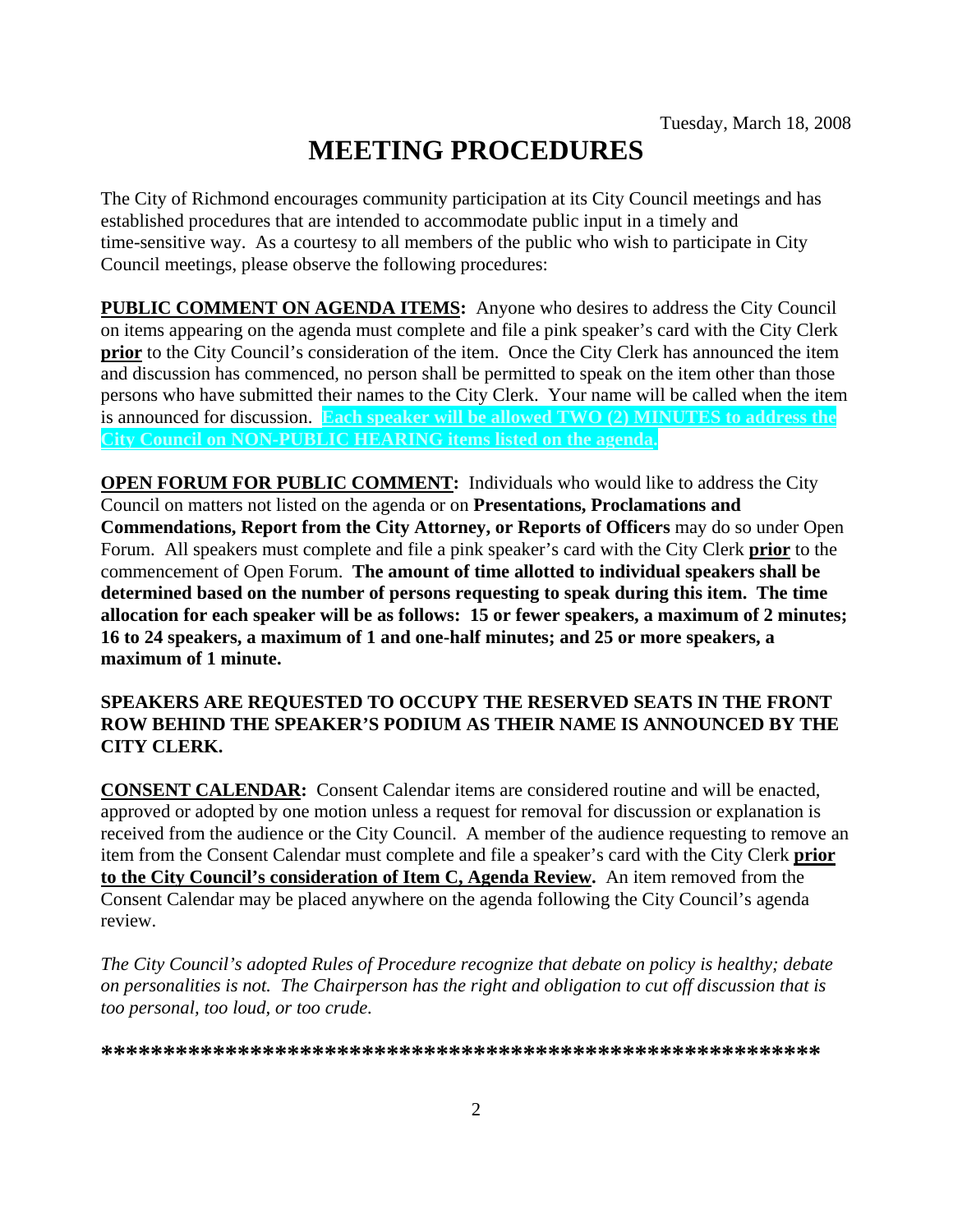# **Evening Open Session**

4:30 p.m.

#### **A. ROLL CALL**

# **B. PUBLIC COMMENT**

## **C. ADJOURN TO CLOSED SESSION**

# **Closed Session**

Shimada Room of City Hall

#### **A. CITY COUNCIL**

 **A-1.** CONFERENCE WITH LEGAL COUNSEL - ANTICIPATED LITIGATION Significant exposure to litigation pursuant to Subdivision (b) of Government Code Section 54956.9:

One Case

 **A-2.** CONFERENCE WITH LABOR NEGOTIATORS (Government Code Section 54957.6):

City Designated Representative(s): Bill Lindsay, Leslie Knight, Lisa Stephenson, Bruce Soublet, and Chris Magnus Counsel: Jack Hughes, Liebert Cassidy Whitmore Employee Organization or unrepresented employee(s): Richmond Police Officers' Association (RPOA), and Richmond Police Management Association (RPMA)

 **A-3.** CONFERENCE WITH LEGAL COUNSEL - EXISTING LITIGATION (Subdivision [a] of Government Code Section 54956.9)

Azevedo vs. City of Richmond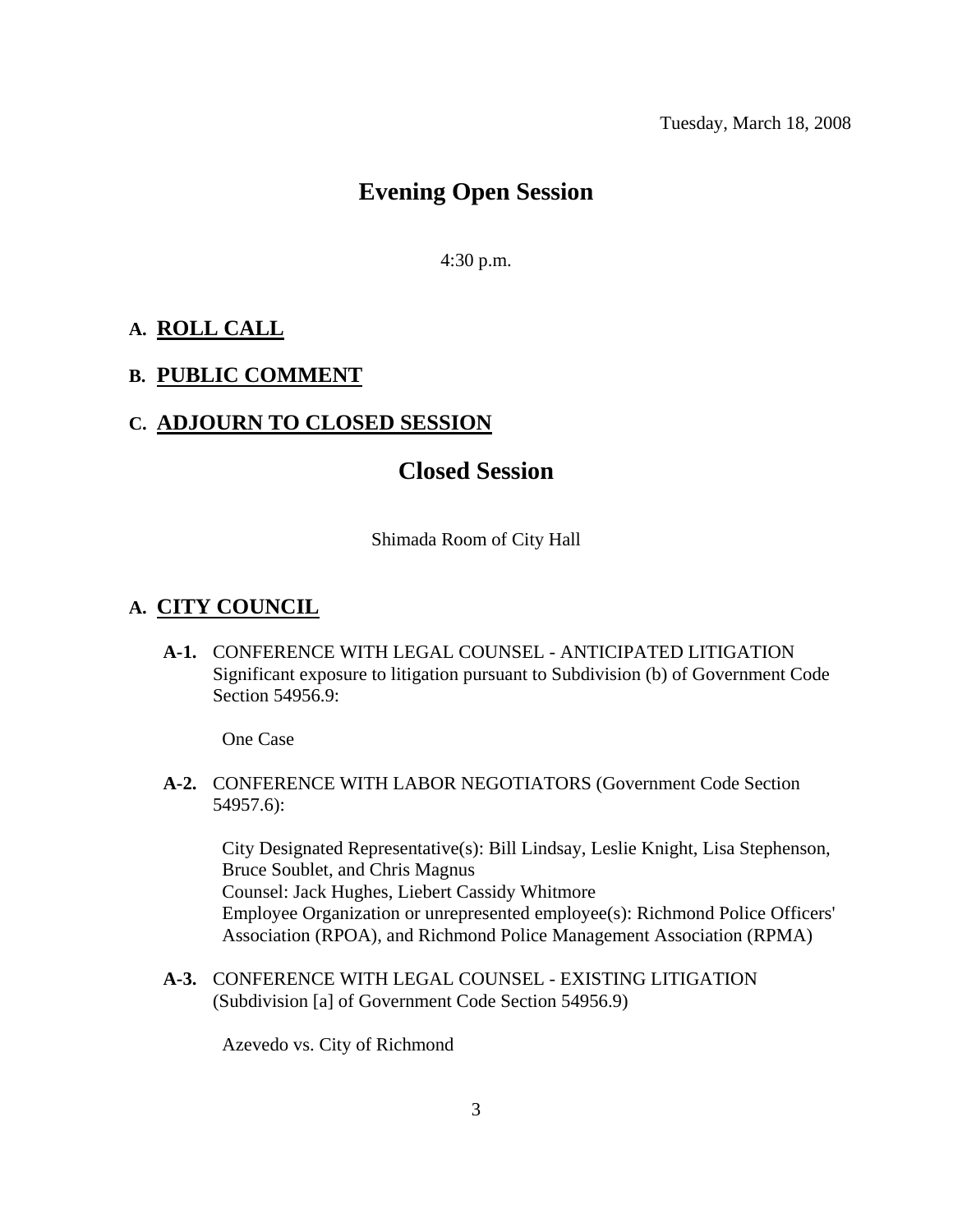# **Richmond Community Redevelopment Agency**

6:30 p.m.

# **PLEDGE TO THE FLAG**

# **A. ROLL CALL**

# **B. STATEMENT OF CONFLICT OF INTEREST**

## **C. OPEN FORUM FOR PUBLIC COMMENT**

## **D. CONSENT CALENDAR**

- **D-1.** ADOPT A RESOLUTION authorizing the Executive Director to expend previously committed funds up to \$1,982,057 in 2007B Bond funds to the Arbors Preservation, LP to assist in the acquisition and rehabilitation of the Arbors Apartments - Richmond Community Redevelopment Agency (Steve Duran/Patrick Lynch 307- 8140).
- **D-2.** APPROVE the minutes of the Regular Meeting held on March 4, 2008 City Clerk's Office (Diane Holmes 620-6513).

# **E. ADJOURNMENT**

**\*\*\*\*\*\*\*\*\*\*\*\*\*\*\*\*\*\*\*\*\*\*\*\*\*\*\*\*\*\*\*\*\*\*\*\*\*\*\*\*\*\*\*\*\*\*\*\*\*\*\*\*\*\*\*\*\*\*\*\***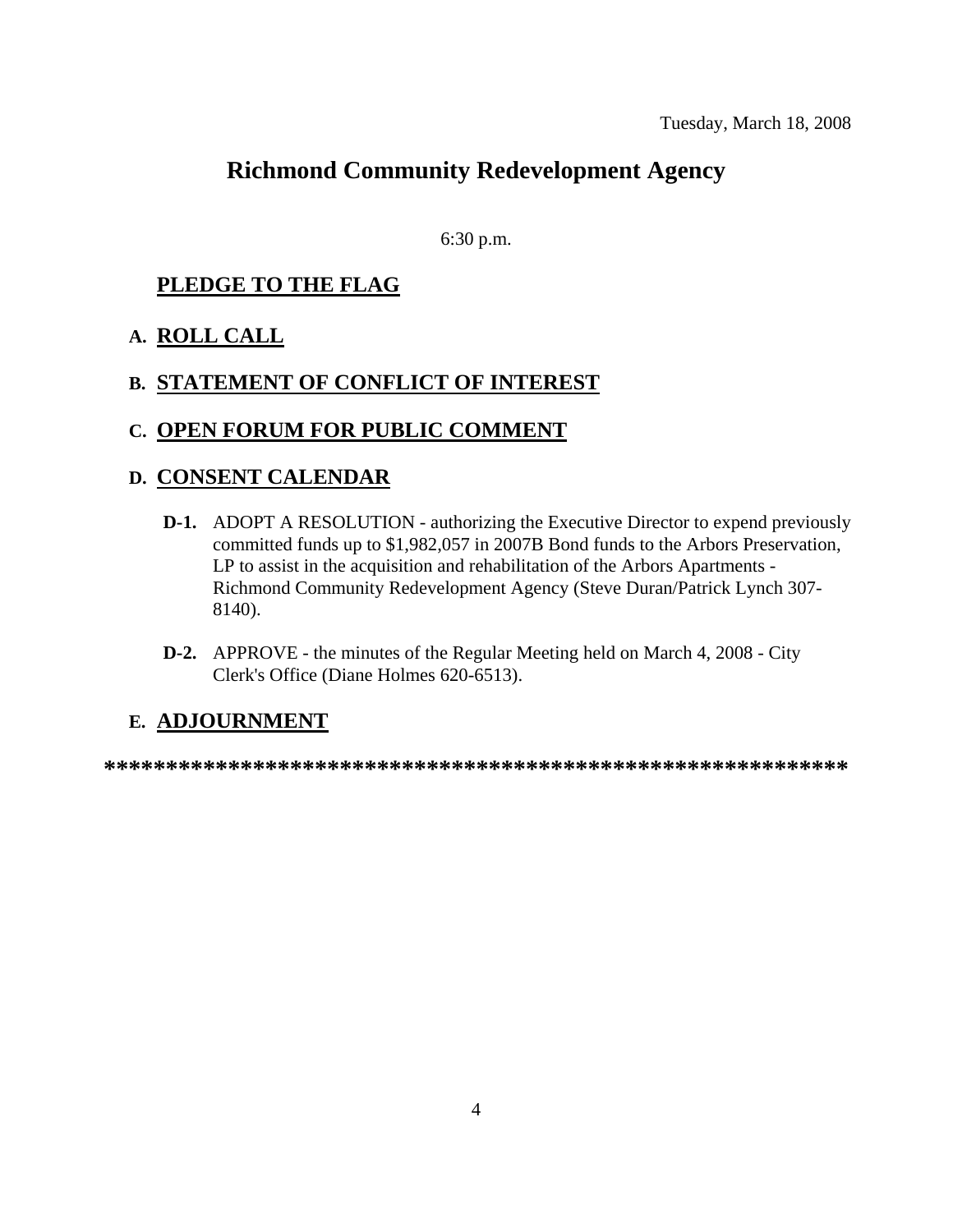# **Special Joint Meeting of the Richmond Community Redevelopment Agency/City Council**

6:35 p.m.

#### **A. ROLL CALL**

#### **B. STATEMENT OF CONFLICT OF INTEREST**

#### **C. CONSENT CALENDAR**

- **C-1.** ADOPT RESOLUTIONS associated with the West Macdonald Avenue Street Improvements Project: (1) City Resolution making certain findings and authorizing a contract with Bay Cities Paving and Grading ("Bay Cities") for construction of the West Macdonald Avenue Street Improvements Harbor Way to 19th Street Project for a total contract amount not to exceed \$5,560,968; (2) Agency Resolution authorizing a contract with BKF Engineers, Inc. ("BKF") for a total amount not to exceed \$584,000 for construction management and related services; and (3) Agency Resolution approving the expenditure of \$5,560,968 for the funding of these public improvements. The Finance Standing Committee reviewed this item on February 19, 2008, and recommended approval - Richmond Community Redevelopment Agency and Public Works (Steve Duran 307-8140/Rich Davidson 307-8105).
- **C-2.** ADOPT a joint City Council and Redevelopment Agency resolution authorizing staff to: (1) Amend the Redevelopment Agency budget to provide up to \$500,000 for work on the Auditorium; and (2) Proceed with additional actions, including: an additional scope of work in the Auditorium (\$500,000); Barrett Street Parking lot improvements to obtain LEED points (\$175,000); providing mitigation funding for the Richmond Art Center (\$130,000); and procuring all necessary furniture, fixtures and equipment (FF&E) and other ancillary services necessary for project completion - Community and Economic Development (Steve Duran 307-8140).
- **C-3.** APPROVE the minutes of the Special Joint Meeting of the Richmond Redevelopment Agency/City Council held on February 19, 2008 - City Clerk's Office (Diane Holmes 620-6514).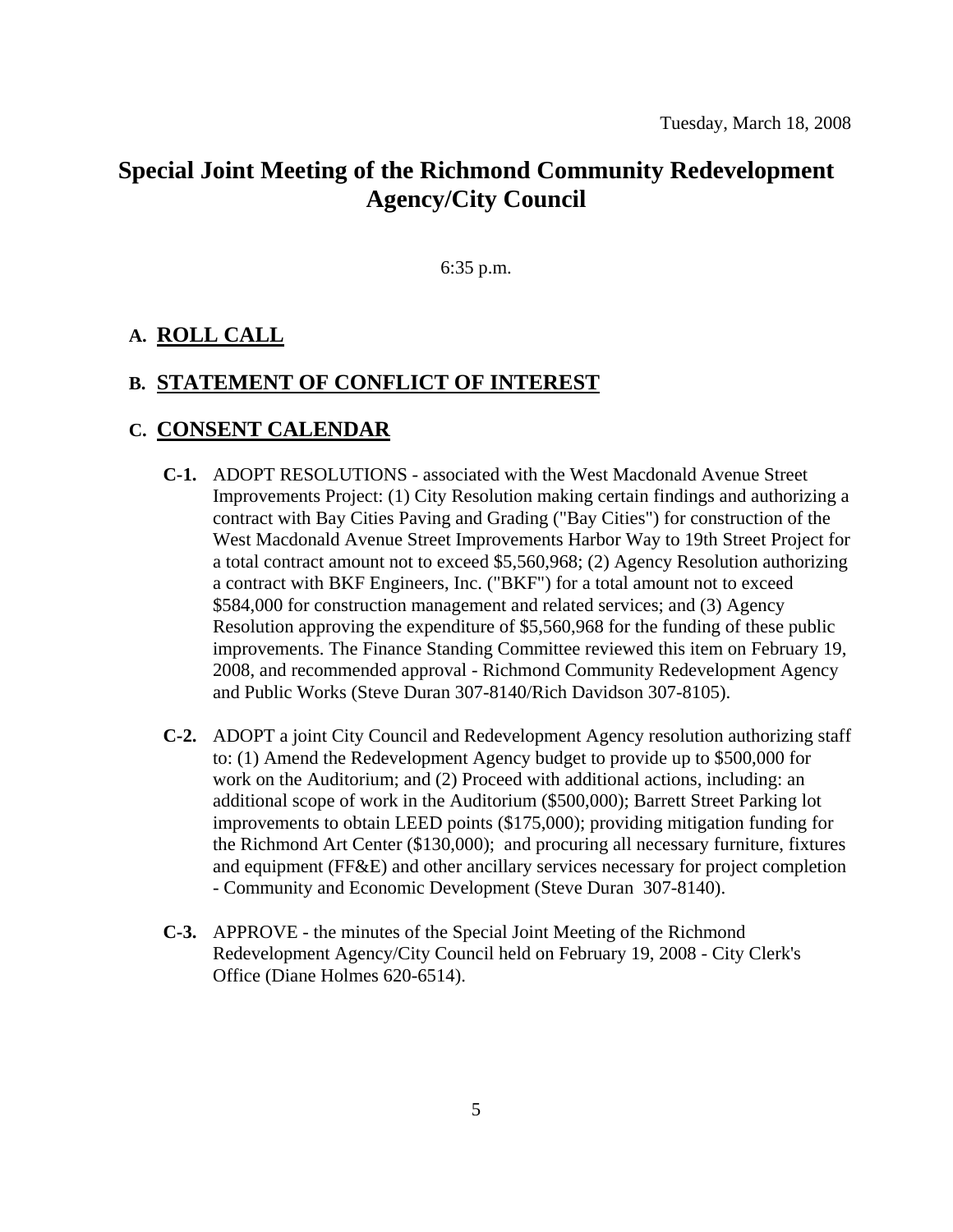## **D. AGENCY/COUNCIL AS A WHOLE**

 **D-1.** Accept a report on the status of the scheduled Mortgage and Foreclosure Crisis Workshop on March 29, 2008, and the City's additional responses to the current subprime mortgage and foreclosure crisis- Richmond Community Redevelopment Agency (Steve Duran/Patrick Lynch 307-8140).

#### **E. ADJOURNMENT**

**\*\*\*\*\*\*\*\*\*\*\*\*\*\*\*\*\*\*\*\*\*\*\*\*\*\*\*\*\*\*\*\*\*\*\*\*\*\*\*\*\*\*\*\*\*\*\*\*\*\*\*\*\*\*\*\*\*\*\*\*** 

# **CITY COUNCIL**

#### 7:00 p.m.

#### **A. ROLL CALL**

#### **B. STATEMENT OF CONFLICT OF INTEREST**

**C. AGENDA REVIEW**

# **D. REPORT FROM THE CITY ATTORNEY OF FINAL DECISIONS MADE AND NON-CONFIDENTIAL DISCUSSIONS HELD DURING CLOSED SESSION**

#### **E. PRESENTATIONS, PROCLAMATIONS, AND COMMENDATIONS**

#### **F. CONSENT CALENDAR**

- **F-1. APPROVE** a contract amendment with Insight Engineering and Construction, Inc., to increase the contract amount by \$53,000.00, for a total contract amount not to exceed \$201,000.00, for preparing the construction design documents of the 465-foot segment of Bay Trail along Canal Boulevard - Port (Jim Matzorkis 215-4600).
- **F-2. APPROVE** a contract with SymPro Inc., in the amount of \$127,720 to provide software, consultation and implementation of various Treasury Management solutions. This item was reviewed by the Finance Committee - Finance Department (James Goins 620-6740).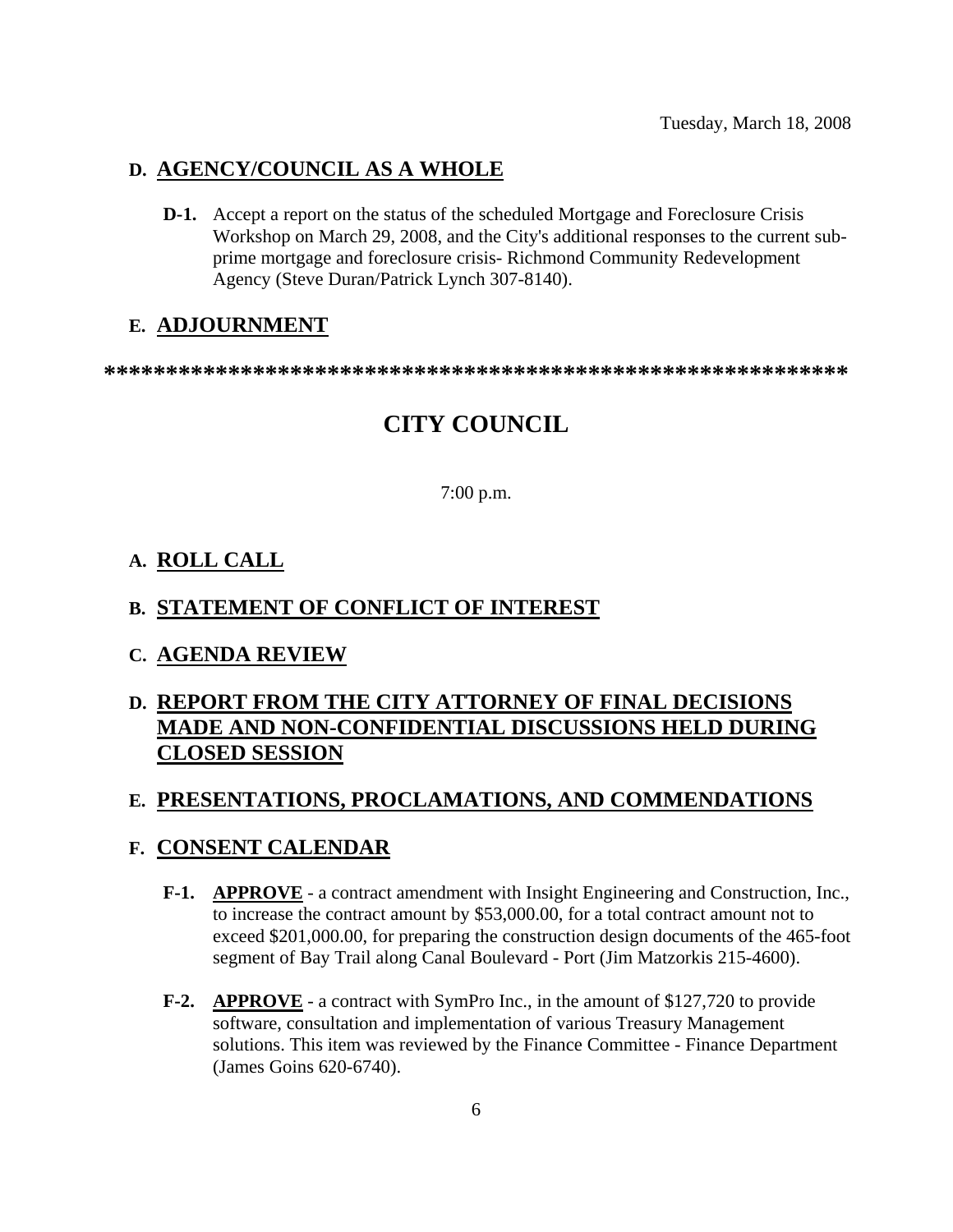- **F-3. ADOPT** the PARS Post-Retirement Health Care Plan Trust, including the PARS Post-Retirement Health Care Plan, as part of the City Retirement Program, effective April 1, 2008.
- **F-4. APPOINT** the Finance Director/Treasurer, or his/her successor or his/her designee as the City's Plan Administrator for the Program.
- **F-5. AUTHORIZE** the City's Plan Administrator to execute the PARS legal documents on behalf of the City and to take whatever additional actions are necessary to maintain the City's participation in the Program and to maintain compliance of any relevant regulation issued or as may be issued; therefore, authorizing him/her to take whatever additional actions are required to administer the City's PARS plan(s) -Finance Department (James Goins 620-6740).
- **F-6. ADOPT A RESOLUTION** authorizing placement of liens on County Property Tax Records for unpaid garbage collection service fees - Finance Department (James Goins 620-6740).
- **F-7. APPROVE** Amendment No.1 to the Joint Exercise of Powers Agreement (JEPA) with Contra Costa County (County) in the amount of \$22,253 for a total of \$91,253 for road surface improvements and curb ramp improvements on three sections of San Pablo Dam Road that are within the City's jurisdiction. Engineering (Rich Davidson 307-8105).
- **F-8. ACCEPT** the work completed by Bay Cities Paving and Grading, Inc. for the 2006 Pavement Rehabilitation Project for a final construction cost of \$6,190,429.11 - Engineering (Rich Davidson 307-8105).
- **F-9. ADOPT A RESOLUTION** approving the installation of a two-hour parking zone at 15th Street (north of Macdonald Avenue), at Nevin Avenue (east of Marina Way), and the east curb line at Marina Way (between Macdonald Avenue and Barrett Avenue), between the hours of 8 a.m. and 6 p.m., except Sundays and Holidays. This item was presented to the Public Safety Committee on December 20, 2007, and was recommended to go before the full Council for approval - Engineering (Rich Davidson 307-8105).
- **F-10. APPROVE** purchase of the pre-fabricated and set-in-place concrete restrooms from CXT Incorporated Precast Products in an amount not to exceed \$224,877 - Public Works (Yader A. Bermudez 231-3009).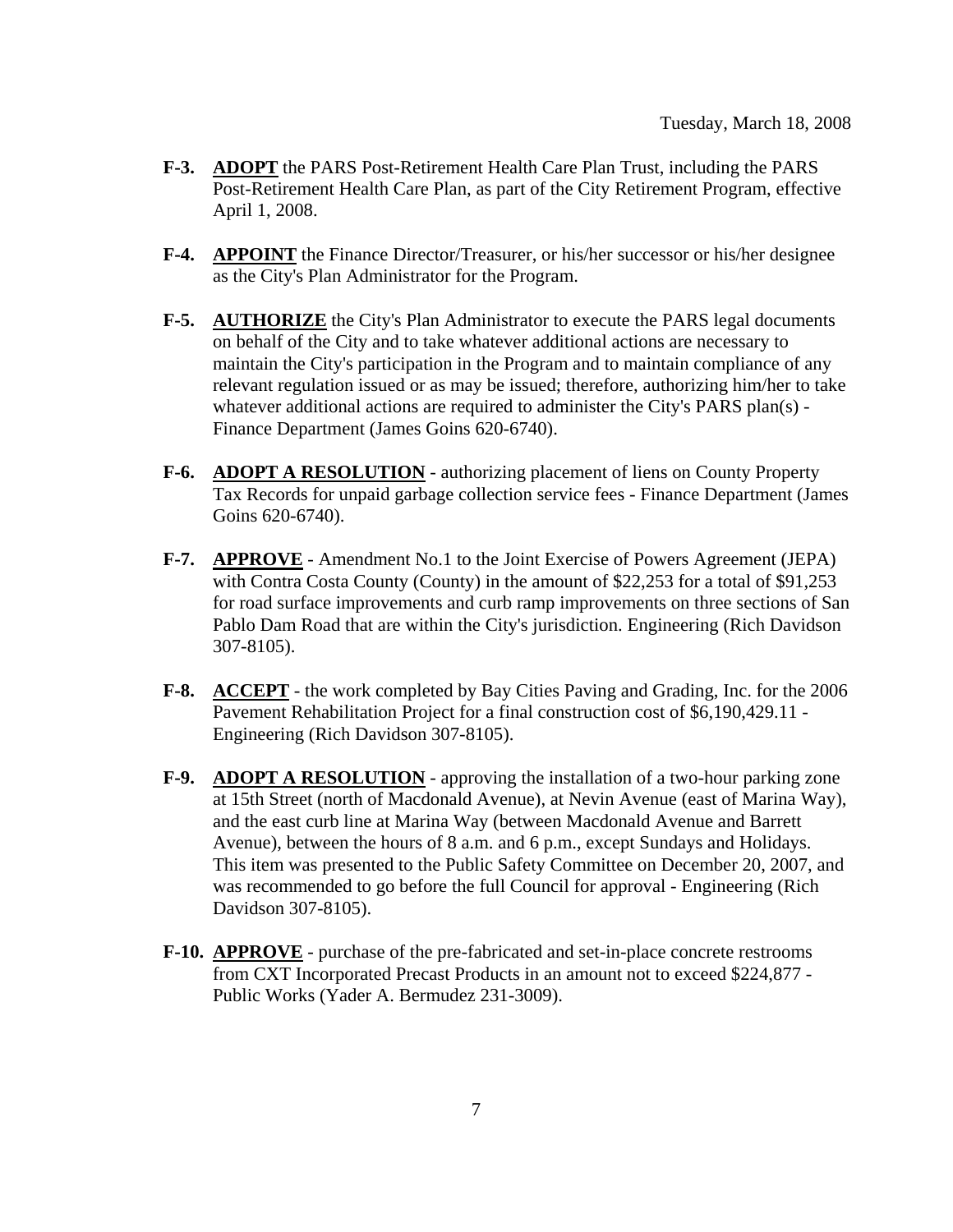- **F-11. APPROVE**  the purchase of the 27 new vehicles to replace existing aged and worn vehicles presently in Richmond's fleet, for a total amount of \$1,241,430.60 from the approved FY 2007- 08 Equipment Replacement Budget - Public Works (Yader A. Bermudez 231-3008).
- **F-12. ACCEPT** the work of Ross Recreation Equipment Co., Inc. for the renovation of play equipment at Elm Street Playlot that was successfully completed on February 7, 2008, for a total cost of \$106,394.09 - Public Works (Yader A. Bermudez 231-3009).
- **F-13. APPROVE**  a contract amendment for Elite Backgrounds Incorporated to provide pre-employment background investigations services, increasing the payment limit by \$22,000 for a total contact amount of \$31,700 - Police Department (Chief Chris Magnus 620-6655).
- **F-14. APPROVE** a three-year standard software maintenance agreement with New World Systems Corporation for the existing Computer Aided Dispatch (CAD) and Records Management System used by the City of Richmond Police and Fire Departments along with the West County Consortium Public Safety agencies, in an amount not to exceed \$590,250 - Police Department (Chief Chris Magnus 620- 6555).
- **F-15. APPROVE** an amendment to the agreement with DP Security, LLC for an amount not to exceed \$35,000, for a total contract amount of \$635,000 to provide uniformed, unarmed security services at Point Molate to increase patrols in areas where wire thefts have been occurring - Police Department (Chief Magnus 620-6655).
- **F-16. APPROVE** an agreement with the Contra Costa County District Attorney's Office to provide services for the Police-Prosecutor Liaison Program at a cost of \$185,145.00 for the 2008 calendar year. This item was approved by the Public Safety Committee on February 21, 2008 - Police Department (Chief Chris Magnus 620-6656).
- **F-17. APPROVE** a one-year contract with Mr. Sam Charles for \$40,000 to provide classroom instruction on basic home repairs, supervision for Richmond youth assigned to work on Project Helping Hand, and construction services for tenant improvements for the Richmond BUILD facility - Employment and Training (Sal Vaca 307-8006).
- **F-18. APPROVE** a month-to-month lease contract for a house to provide the residential component of the Transitional Living Program for a period of up to one year at a cost not to exceed \$26,400 - Employment & Training (Sal Vaca 307-8021).
- **F-19. ADOPT** a resolution approving an Amendment to the Predevelopment Loan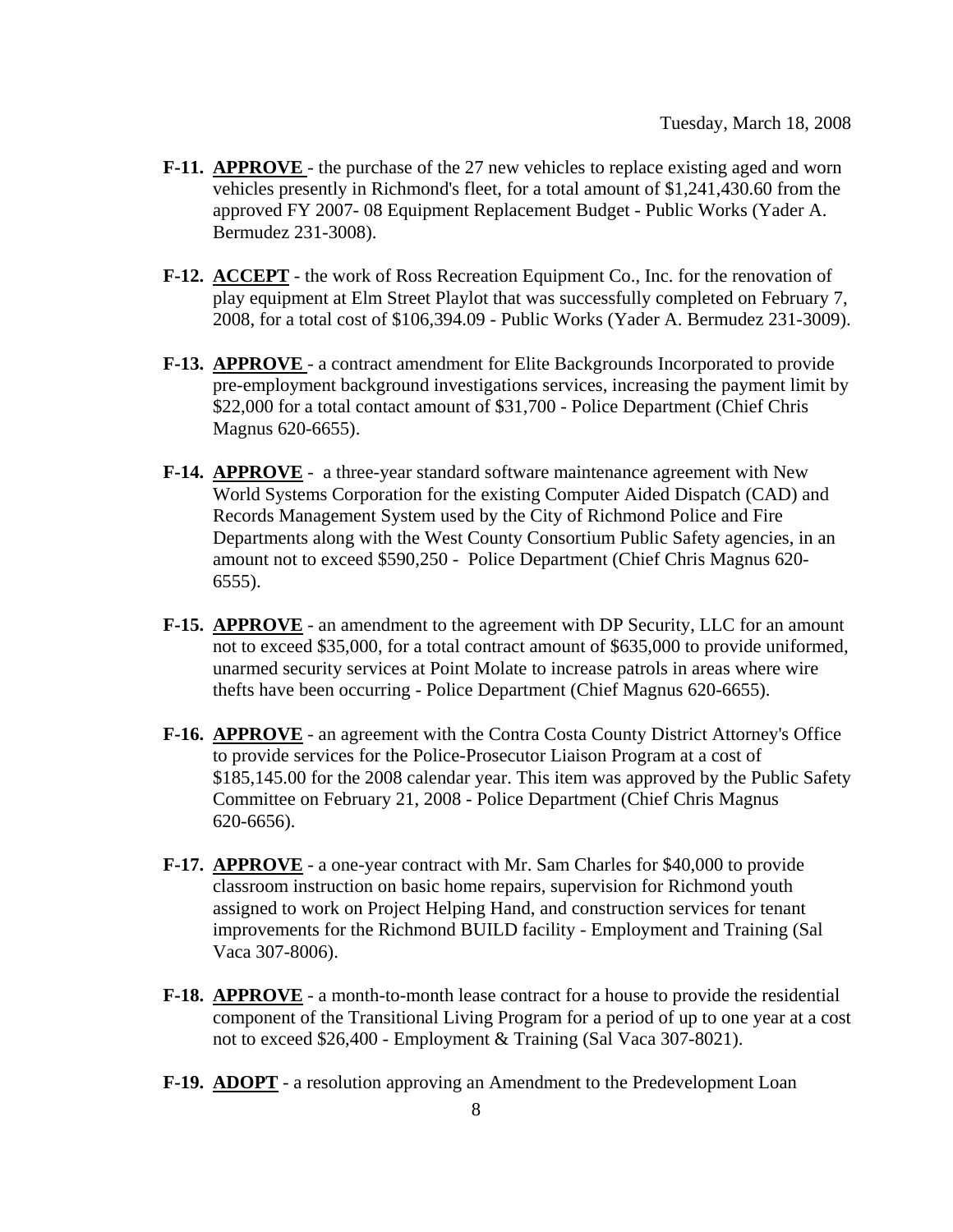Tuesday, March 18, 2008

Agreement by and between the City of Richmond, Community Housing Corporation of North Richmond (CHDC) and Eden Housing to: (1) add \$91,000 to the existing loan for a total loan amount of \$940,000 for predevelopment activities related to the MiraFlores Housing Development; and (2) extend the term of the loan for 36 months, from September 22, 2008, to September 22, 2011 - Richmond Community Redevelopment Agency (Steve Duran / Patrick Lynch 307-8140).

- **F-20. ADOPT AN ORDINANCE(second reading)** amending the text of the Zoning Ordinance to define mini-storage warehouses and to add such use to the lists of uses requiring a Conditional Use Permit in all Industrial Districts - Planning Department (Richard Mitchell 620-6706).
- **F-21. AUTHORIZE** the City Manager to execute a contract with Skillpath Seminars in the amount of \$42,000 for employee training for the period of January 1, 2008, through June 30, 2008 – Human Resources (Leslie Knight 620-6600).
- **F-22. APPROVE** the following reappointments and appointments to the following: Commission on Aging: Betty Allen, term expiring 5/19/09; Economic Development Commission: Michelle Itagaki, reappointed incumbent, term expiring 3/30/09; Housing Advisory Commission: Texanita Bluitt, incumbent, term expiring 3/21/10; Oras Washington, incumbent, term expiring 2/1/10; Jackie Thompson, term expiring 2/28/10; Human Relations and Human Rights Commission: Rock Brown, incumbent, term expiring 3/30/11; Garland Harper, appointed incumbent, term expiring 3/20/11; Joyce Harris, appointed incumbent, term expiring 3/30/11.
- **F-23. APPROVE** Contract Amendment No. 4 with Swinerton for \$168,405 for a total approved contract payment limit not to exceed \$1,093,489, to oversee the temporary Hall of Justice tenant improvements including the design, bidding, permitting, and installation of a new backup generator - City Manager 's Office (Bill Lindsay 620- 6512).
- **F-24. ADOPT** the resolution declaring the Canvass of Returns and Result of the Special Municipal Election held on February 5, 2008 - City Clerk's Office (Diane Holmes 620-6513).
- **F-25. ACKNOWLEDGE** adoption, by the electorate of the City, of Ordinance No. 7-08 N.S. on February 5, 2008, decreasing the City of Richmond's Telecommunications Users' Tax from 10% to 9.5% and to reflect technological advances - City Clerk's Office (Diane Holmes 620-6513).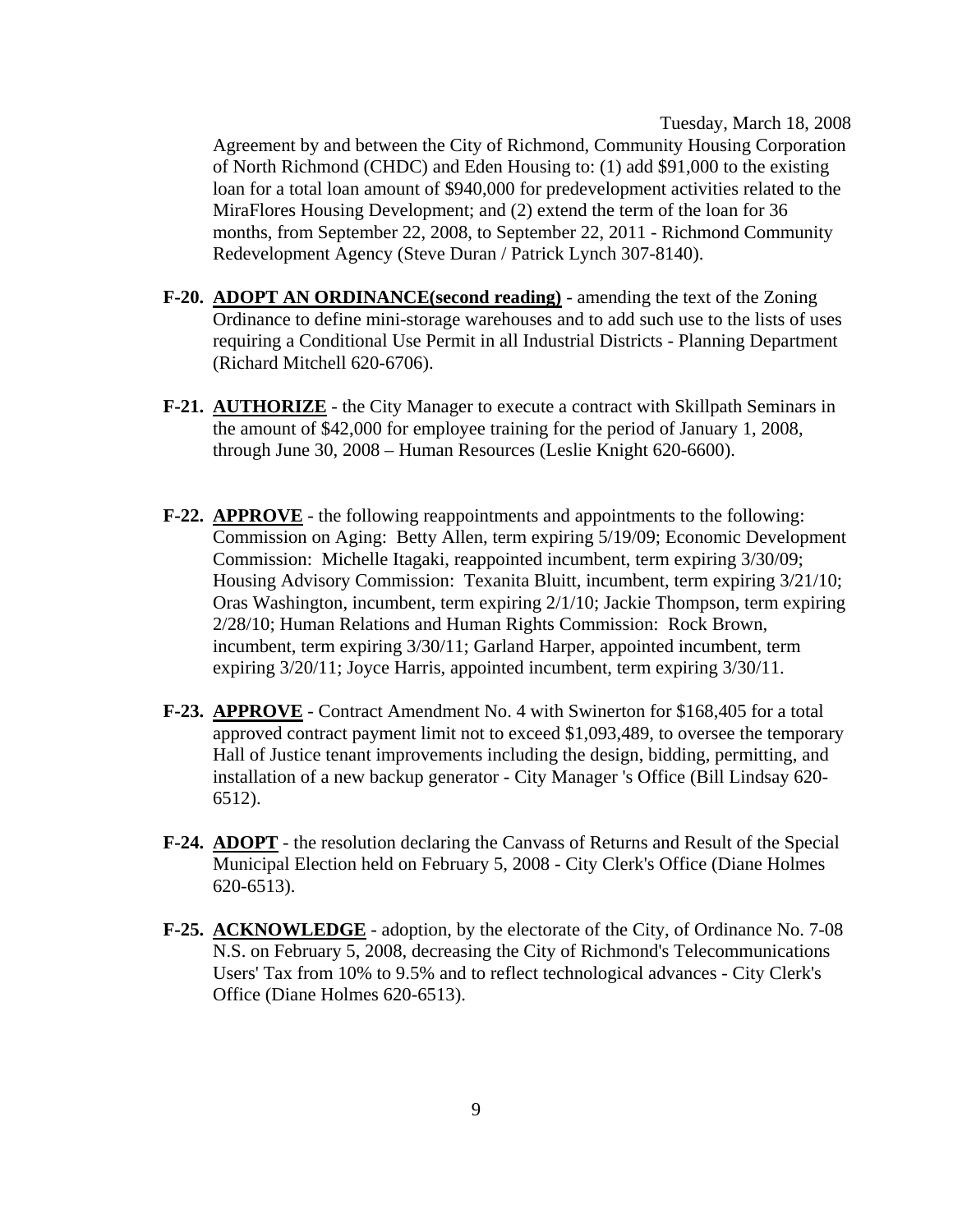- **F-26. APPROVE** the minutes of the Special Meeting held on February 26, 2008, and the Regular Meeting held on March 4, 2008 - City Clerk's Office (Diane Holmes 620- 6514).
- **F-27. APPROVE** a six month contract with MBN Services Inc. (DBA Bob Murray & Associates) in the amount of \$24,000 to develop and administer the Engineering Department's Capital Projects Manager recruitment process for the Human Resources Management Department-Human Resources (Leslie Knight 620-6600).

# **G. PUBLIC HEARINGS**

- **G-1. ADOPT A RESOLUTION OF VACATION** ordering the vacation of the portion of B Street located between West Barrett Avenue and Garrard Boulevard, subject to conditions – Planning Department (Richard Mitchell 620-6706).
- **G-2. INTRODUCE AN ORDINANCE** to amend the Density Bonus regulations of the Richmond Municipal Code (RMC, Chapter 15.04.810.050) to allow rounding the total number of units up to the next even number when the calculation results in an odd number of total units – Planning Department (Richard Mitchell 620-6706).
- **G-3. ADOPT A RESOLUTION OF VACATION** ordering the vacation of a portion of Alvarado Street located between Buena Vista Avenue and Arizona Avenue, subject to conditions – Planning Department (Richard Mitchell 620-6706).
- **G-4. CONTINUE TO APRIL 1, 2008**, to consider: (1)Upholding the Planning Commission's decision to approve the Tentative Parcel Map in Exhibit A, Mitigated Negative Declaration with Mitigation Monitoring Plan and Supplemental Information in Exhibit B, for 125 to127 Western Drive (APN: 558-020-007); or, (2)Uphold the Planning Commission's decision as described in Option 1 with modified conditions of approval in Attachment 3; or (3) Uphold the Appeal request, thereby reversing the Planning Commission's approval of the Tentative Parcel Map in Exhibit A, Mitigated Negative Declaration with Mitigation Monitoring Plan and Supplemental Information in Exhibit B, and deny the creation of three residential lots for 125 to127 Western Drive (APN: 558-020-007) – Planning Department (Richard Mitchell 620-6706).

# **H. OPEN FORUM FOR PUBLIC COMMENT**

# **I. AGREEMENTS**

# **J. RESOLUTIONS**